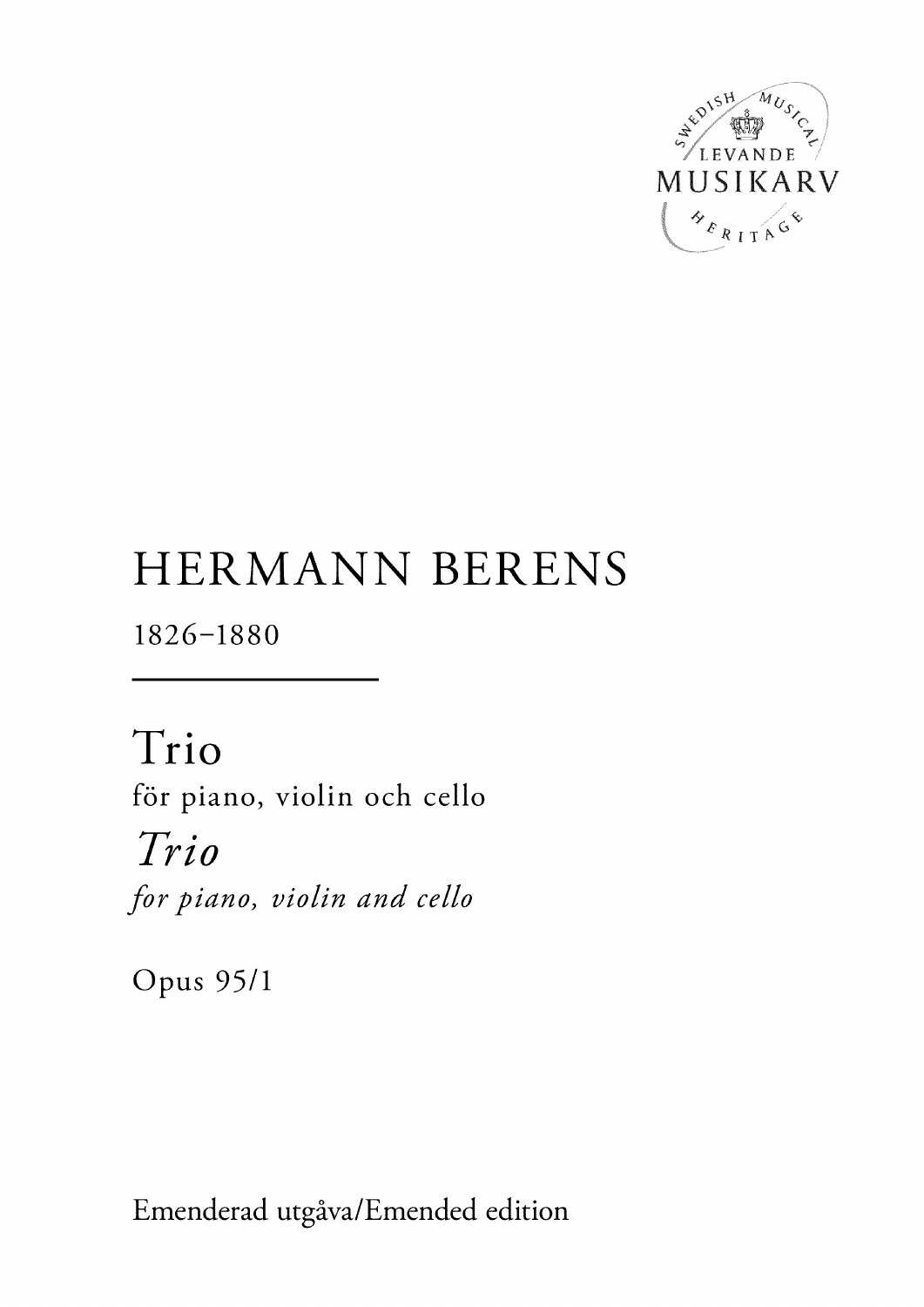# Levande Musikary och Kungl. Musikaliska akademien

Syftet med Levande Musikarv är att tillgängliggöra den dolda svenska musikskatten och göra den till en självklar del av dagens repertoar och forskning. Detta sker genom notutgåvor av musik som inte längre är skyddad av upphovsrätten, samt texter om tonsättarna och deras verk. Texterna publiceras i projektets databas på internet, liksom fritt nedladdningsbara notutgåvor. Huvudman är Kungl. Musikaliska akademien i samarbete med Musik- och teaterbiblioteket och Svensk Musik.

Kungl. Musikaliska akademien grundades 1771 av Gustav III med ändamålet att främja tonkonsten och musiklivet i Sverige. Numera är akademien en fristående institution som förenar tradition med ett aktivt engagemang i dagens och morgondagens musikliv.

# Swedish Musical Heritage and The Royal Swedish Academy of Music

The purpose of Swedish Musical Heritage is to make accessible forgotten gems of Swedish music and make them a natural feature of the contemporary repertoire and musicology. This it does through editions of sheet music that is no longer protected by copyright, and texts about the composers and their works. This material is available in the project's online database, where the sheet music can be freely downloaded. The project is run under the auspices of the Royal Swedish Academy of Music in association with the Music and Theatre Library of Sweden and Svensk Musik.

The Royal Swedish Academy of Music was founded in 1771 by King Gustav III in order to promote the composition and performance of music in Sweden. Today, the academy is an autonomous institution that combines tradition with active engagement in the contemporary and future music scene.

## www.levandemusikarv.se

Huvudredaktör/Editor-in-chief: Anders Wiklund Textredaktör/Text editor: Erik Wallrup Redaktör/Editor: Magnus Svensson

Levande Musikarv/Swedish Musical Heritage Kungl. Musikaliska akademien/The Royal Swedish Academy of Music Utgåva nr 717/Edition no. 717 2015 Notbild/Score: Public domain. Texter/Texts: © Levande Musikarv ISMN 979-0-66166-128-3

Levande Musikarv finansieras med medel från/Published with financial support from Kungl. Musikaliska akademien, Kungl. Vitterhetsakademien, Marcus och Amalia Wallenbergs Stiftelse, Statens Musikverk, Riksbankens Jubileumsfond, Svenska Litteratursällskapet i Finland och Kulturdepartementet. Samarbetspartners/Partners: Musik- och teaterbiblioteket, Svensk Musik och Sveriges Radio.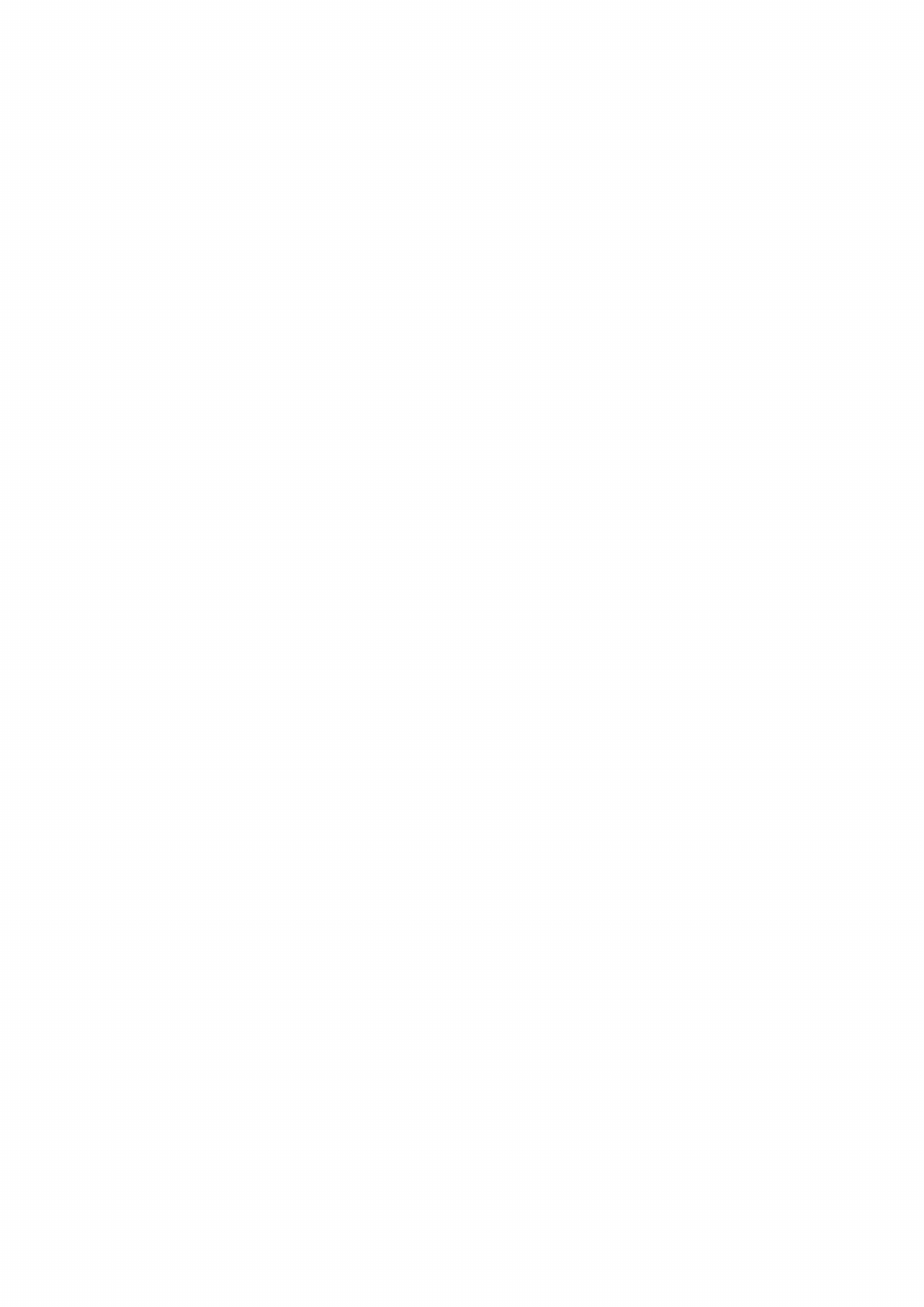$\lor$  Heraufstrich.<br>  $\Box$  Herunterstrich.

# TRIO.

#### VIOLONCELLO.



















Swedish Musical Heritage, Kungl. Musikaliska akademien, Stockholm 2015. Public domain. www.levandemusikarv.se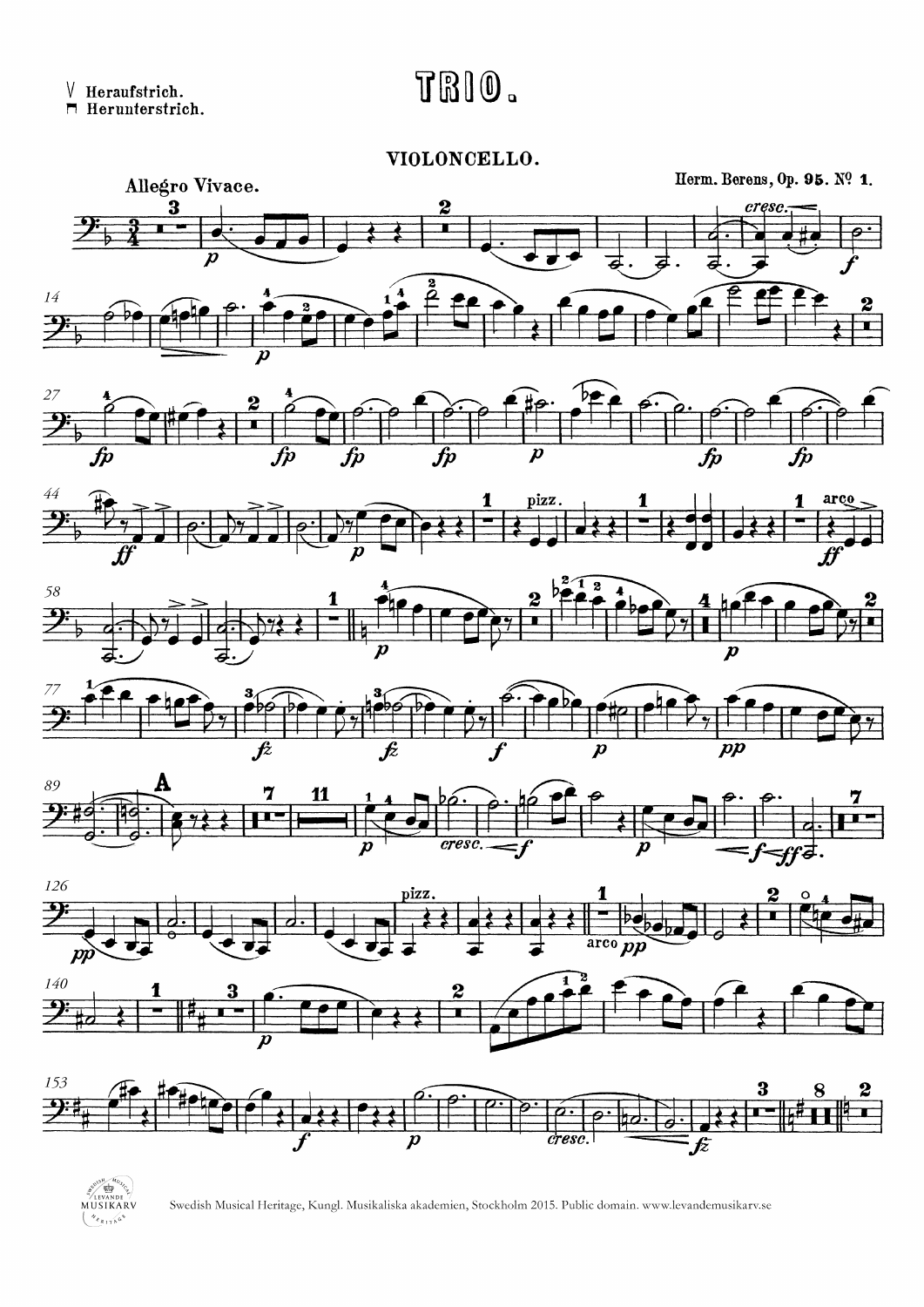











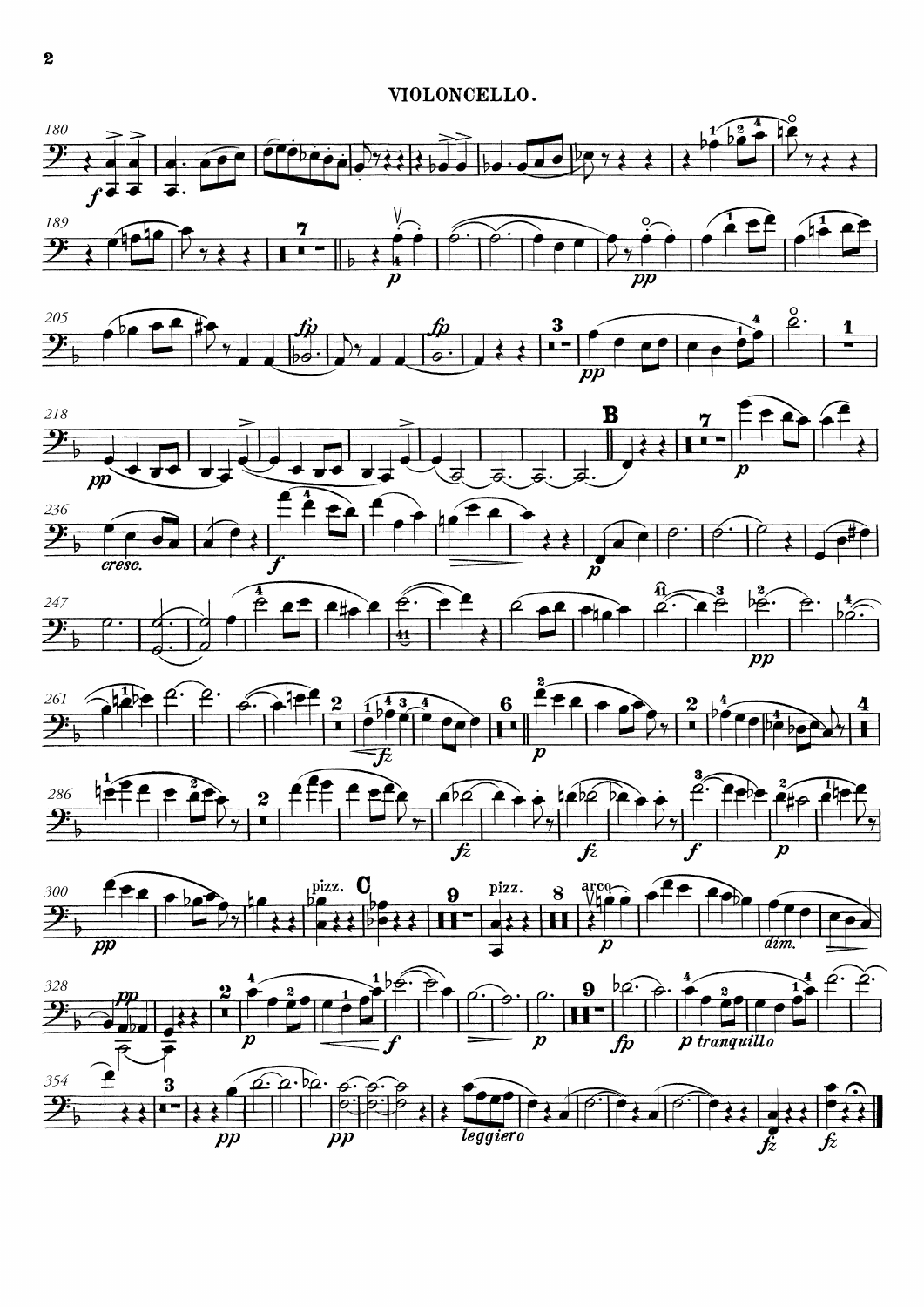### **BALLADE.**

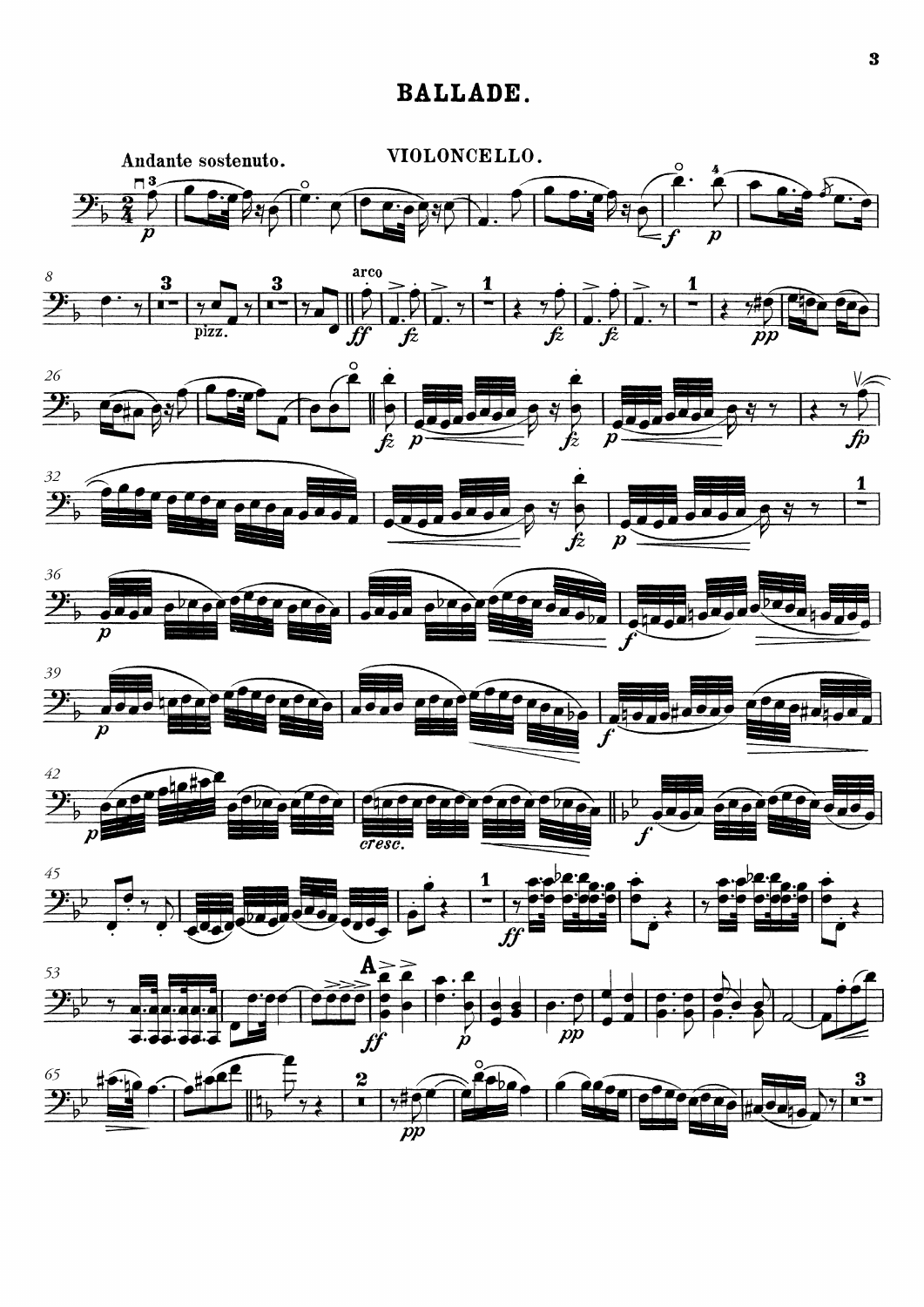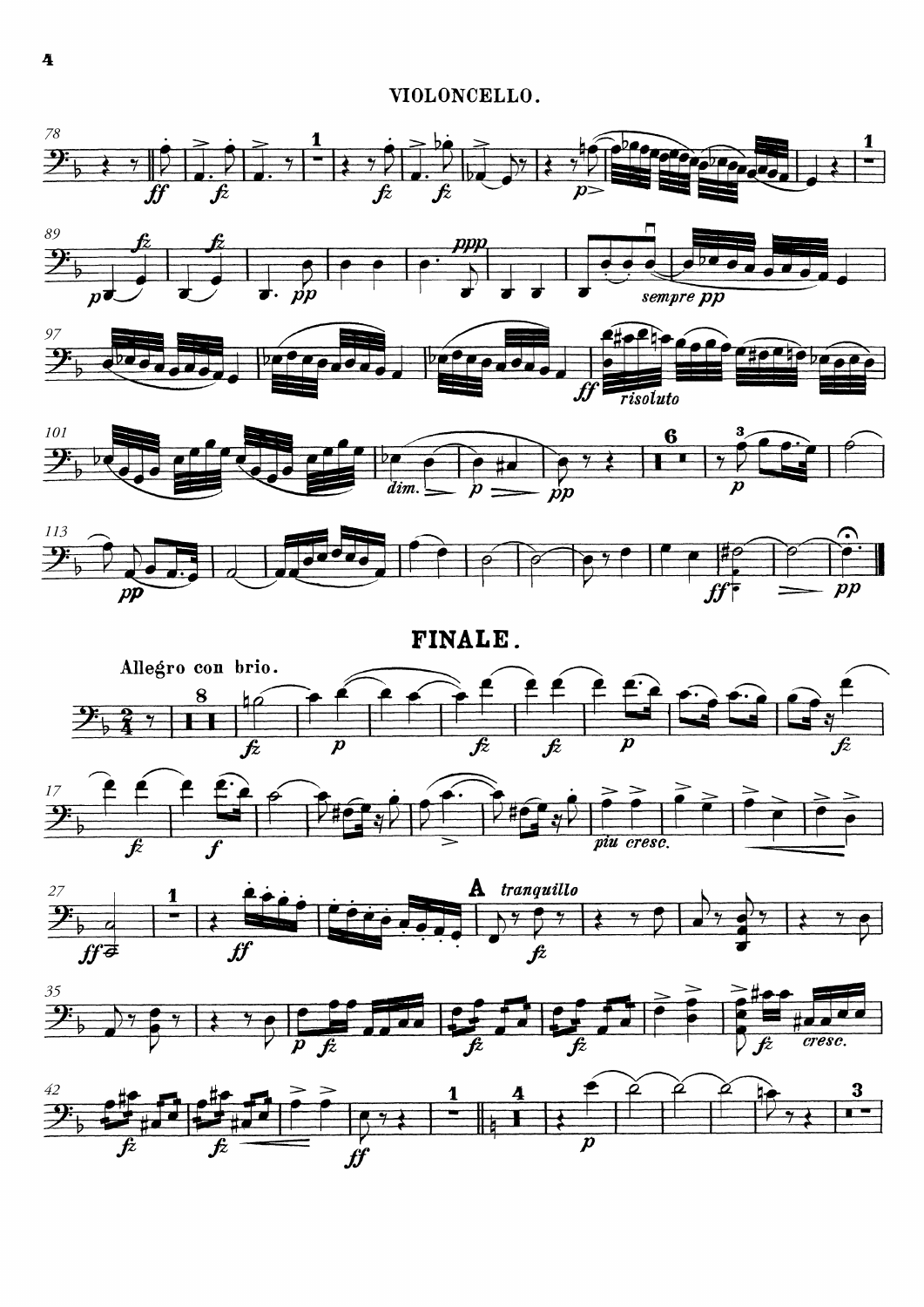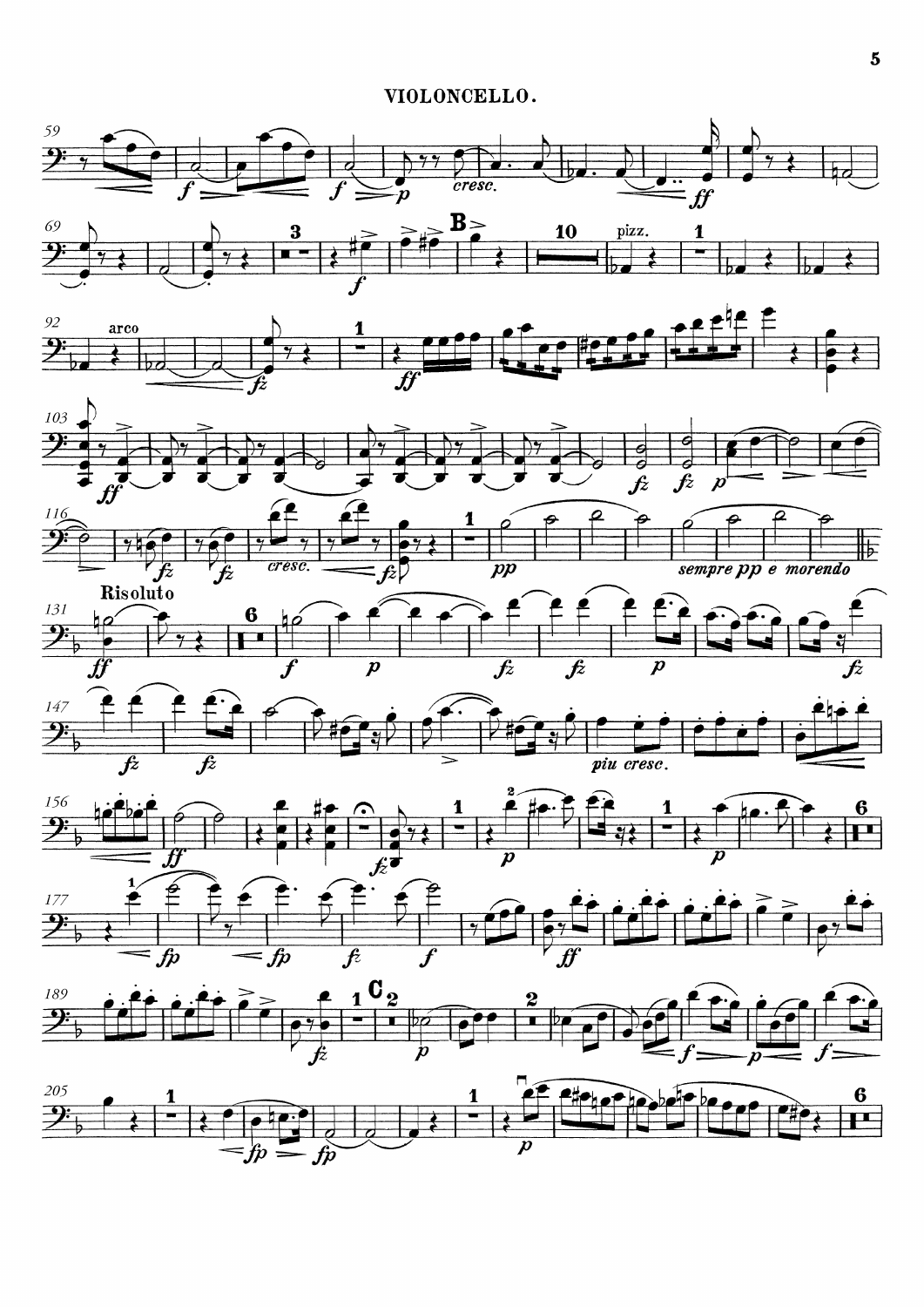













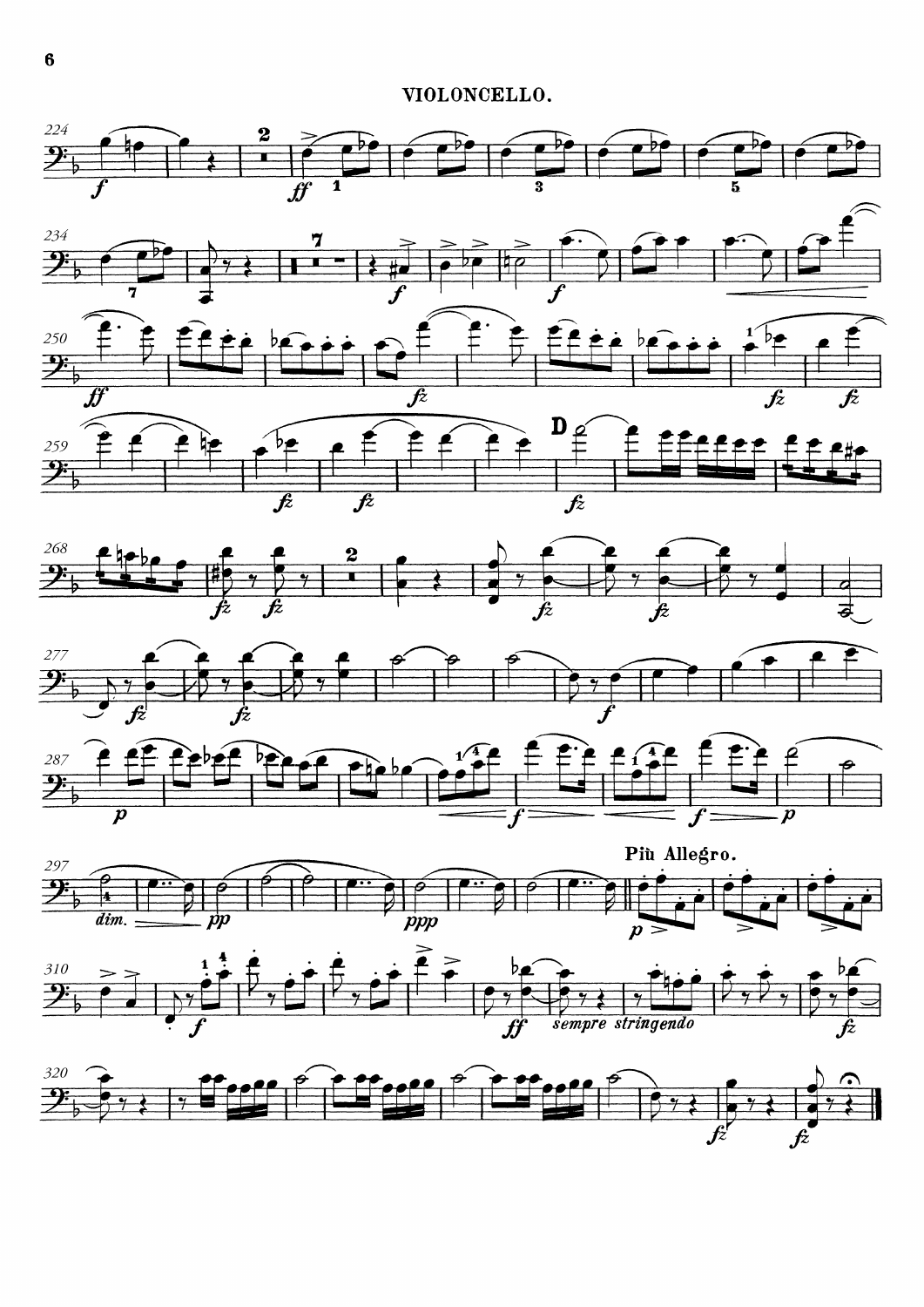## Hermann Berens

Berättelsen om Hermann Berens liv och verksamhet visar i det lilla vilken betydelse förbindelserna med tyskt musikliv under lång tid hade för musikodlingen i Sverige. Åtskilliga musiker rörde sig mellan länderna – och man kan till och med tänka sig att tyskan var ett fullt gångbart språk i Stockholms centralamusikkretsar.

Hermann Berens föddes 1826 i Hamburg. Han fick sin inledande musikutbildning av fadern Carl Berens, flöjtist och tonsättare, som fick sin huvudsakliga bärgning som militär musikledare. Hermann Berens måste ha utvecklats till en skicklig pianist redan i unga år, eftersom han vid 19 års ålder gjorde vida turnéer med den italienska operasångerska Marietta Alboni.

Den ambulerande tillvaron som pianist bör ha fortsatt, även om källorna tiger. 23 år gammal kom han hur som helst till Stockholm med en pianokvintett med idel tyska medlemmar. Ensemblen gjorde ett begränsat antal framträdanden, innan den splittrades.

Hermann Berens anställdes ganska snart som musikalisk informator på Falkenå säteri, sydväst om Örebro. Där undervisade han familjens tre döttrar – den äldstadottern, Mathilda, skullebli hans hustru. Från informatorstjänsten i Falkenå var det inte långt till Örebro, där han 1849 fick tjänsten som regementets musikaliske ledare, således samma slags arbete som fadern hade. I Örebro deltog den unge pianisten och gode sångaren också livligt i stadens musikliv.

1860 flyttade Berens med sin familj till Stockholm, där han anlitades som kapellmästare vid Mindre teatern. Det uppdraget innebar också att förse uppsättningarna med musik. Han fick därutöver uppdraget att leda elevorkestern vid Musikaliska akademiens undervisningsverk, det som senare blev Musikkonservatoriet. Senare blev han lärare i komposition och instrument, utnämnd till professor 1868. 1863 blev han kapellmästare vid Dramatiska teatern.

Hermann Berens musikaliska produktion är både omfattande och varierad. En stor del av verken skrevs inför bestämda framförandetillfällen: kammarmusik inför salongskvällar, skådespelsmusik inför teaterpremiärer. Eftersom han fick många verk publicerade, kan man också tänka sig att förläggare beställde musik av Berens. Merparten av hans produktion skrevs därför med ivriga användare väntande utanför dörren.

Verken vittnar om en tekniskt kunnig upphovsman med goda insikter i tidens musikaliska språk. Fastän han levde större delen av sitt liv i Sverige, har hans musik knappast svensk eller nordisk färg, utan är i stället starkt anknuten till uppväxtens musikmiljöer. Hans förmåga att anpassa sina kompositioner efter den aktuella genren måste också nämnas som kännetecken.

Hermann Berens invaldes som ledamot i Kungl. Musikaliska akademien 1864. Han avled i Stockholm 1880.

*© GunnarTernhag*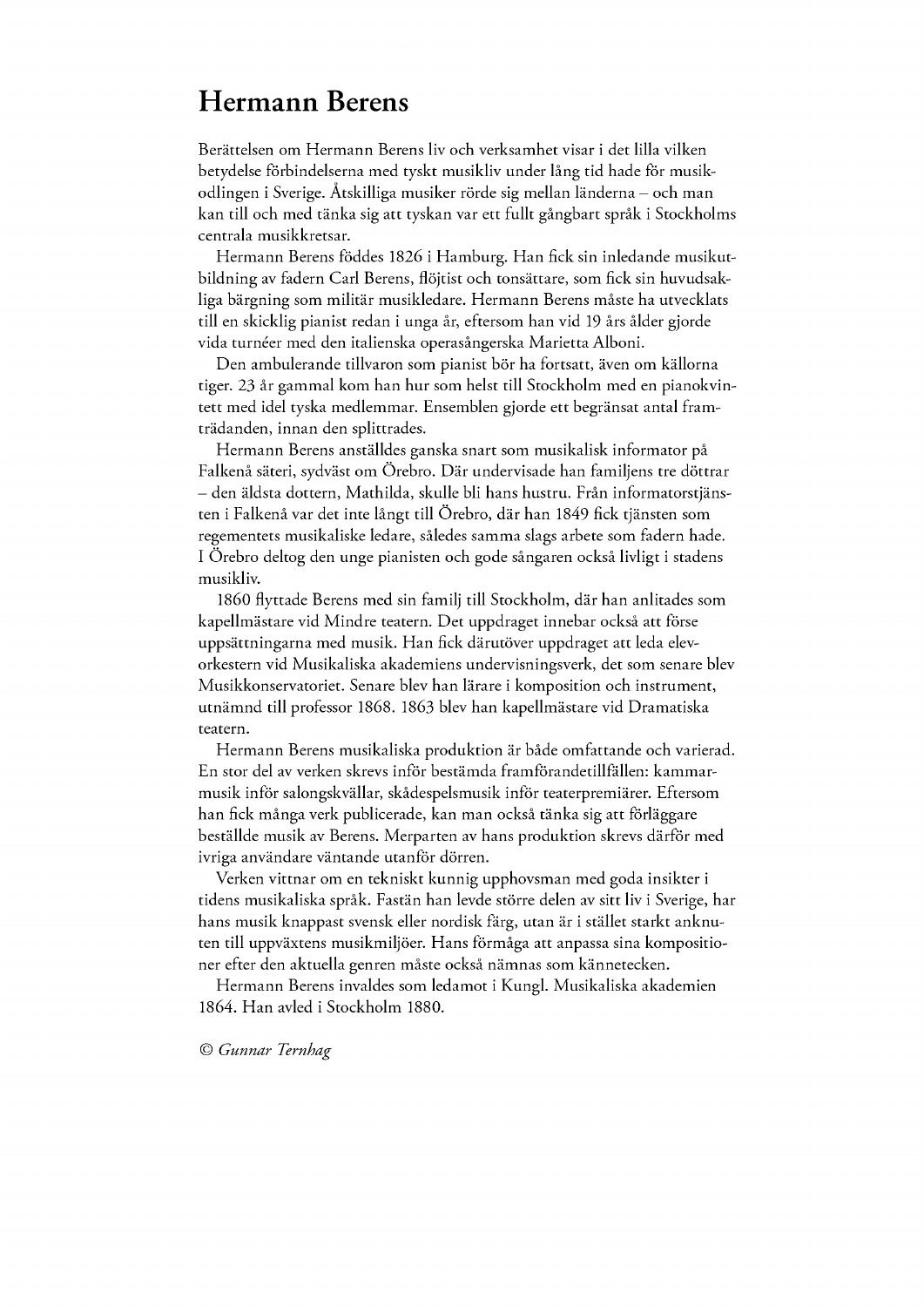# Om utgåvan

Levande Musikarvs emenderade utgåvor är redaktionellt genomsedda och korrigerade utgåvor av tidigare tryck med kommentarer rörande rättelser och ändringar införda i form av fotnoter. Justeringar av bågar, förtecken, accenter och artikulation som inte har medfört förändrad läsart har utförts utan kommentar.

Förlagan är utgiven av Otto Forberg, Leipzig, nr 104.

På omslaget står: "Drei Trios / für / Pianoforte / Violine und Violoncell / componirt von / Hermann Berens/ Op. 95 / No. 1 F-dur / No. 2 G-moll / No. 3 D-dur / Otto Forberg / (vormals Thiemer's Verlag) / Leipzig".

Tryckår:1876.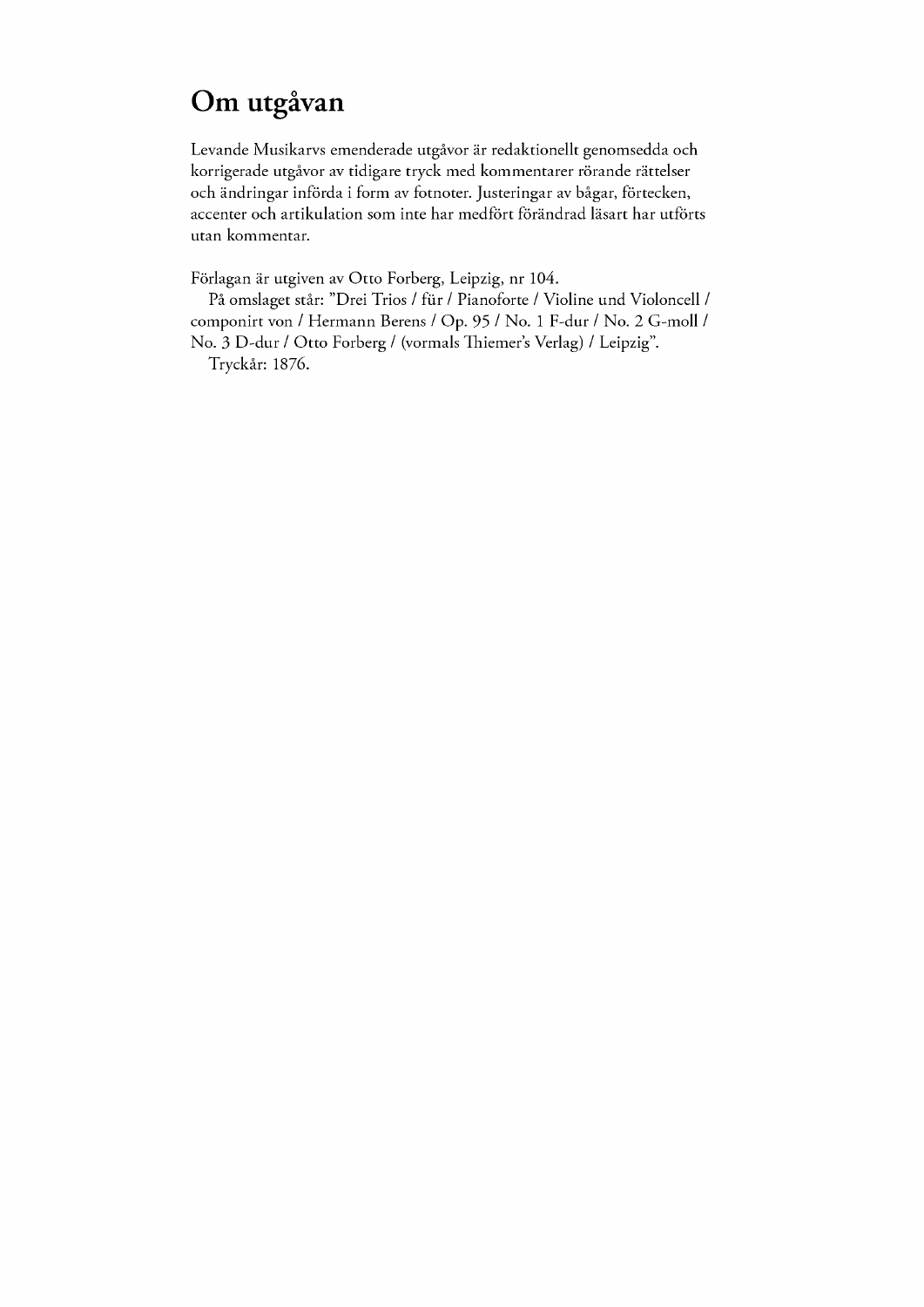## Hermann Berens

The story of Hermann Berens' life and career amounts to a microcosm of the long-lasting importance of German connections for Swedish music. A fair number of musicians moved back and forth between the two countries, and German may actually have been a perfectly viable lingua franca with Stockholm's inner music circles.

Hermann Berens was born in Hamburg in 1826. He received his first music education at the hands of his father, Carl Berens, flautist and composer, who worked mainly as a military director of music. Hermann Berens must have developed into a skilful pianist in early years, because at the tender age of 19 he went on extensive concert tours with the Italian opera singer Marietta Alboni.

His ambulatory existence as a pianist probably continued, even though the sources tell us nothing about it. Be this as it may, at the age of 23 he arrived in Stockholm together with an all-German piano quintet which gave a limited number of performances before splitting up.

Hermann Berens was quite soon taken on as music tutor at Falkenå Säteri, a manorial estate to the southwest of Örebro, where he taught the three daughters of the family, the eldest of whom, Matilda, later became his wife. From the Falkenå tutorship it was but a short step to Örebro, where in 1849 he was appointed regimental director of music – following in his father's footsteps. The young pianist, who was also blessed with a good singing voice, played a very active part in the town's music-making.

In 1860 Berens and his family moved to Stockholm, where he was engaged as orchestral conductor at the theatre Mindre teatern. His duties included the writing of incidental music. In addition, he was given charge of the student orchestra at the educational institution of the Royal Swedish Academy of Music, later to become the Royal Conservatory of Music. He eventually became a composition and instrumental teacher, and in 1868 was made a professor. In 1863 he became principal conductor at the Royal Opera.

The music output of Hermann Berens is both copious and varied. Many of his compositions were occasional pieces: chamber music for salon soirées, incidental music for theatrical first nights. Given that many of his works were published, he may well have received commissions from music publishers. Most of his output, therefore, was written with keen users eagerly waiting at the door.

The compositions testify to a technically proficient author with a good insight into the musical language of his time. Even though most of his life was spent in Sweden, his music can hardly be ascribed a Swedish or Nordic tinge, but is instead closely tied to the musical environments of his formative years. His capacity for adapting his compositions to the relevant genre is another characteristic deserving of mention.

Hermann Berens was elected to membership of the Royal Swedish Academy of Musicin 1864. He died in Stockholmin 1880.

*© GunnarTernhag Trans.RogerTanner*